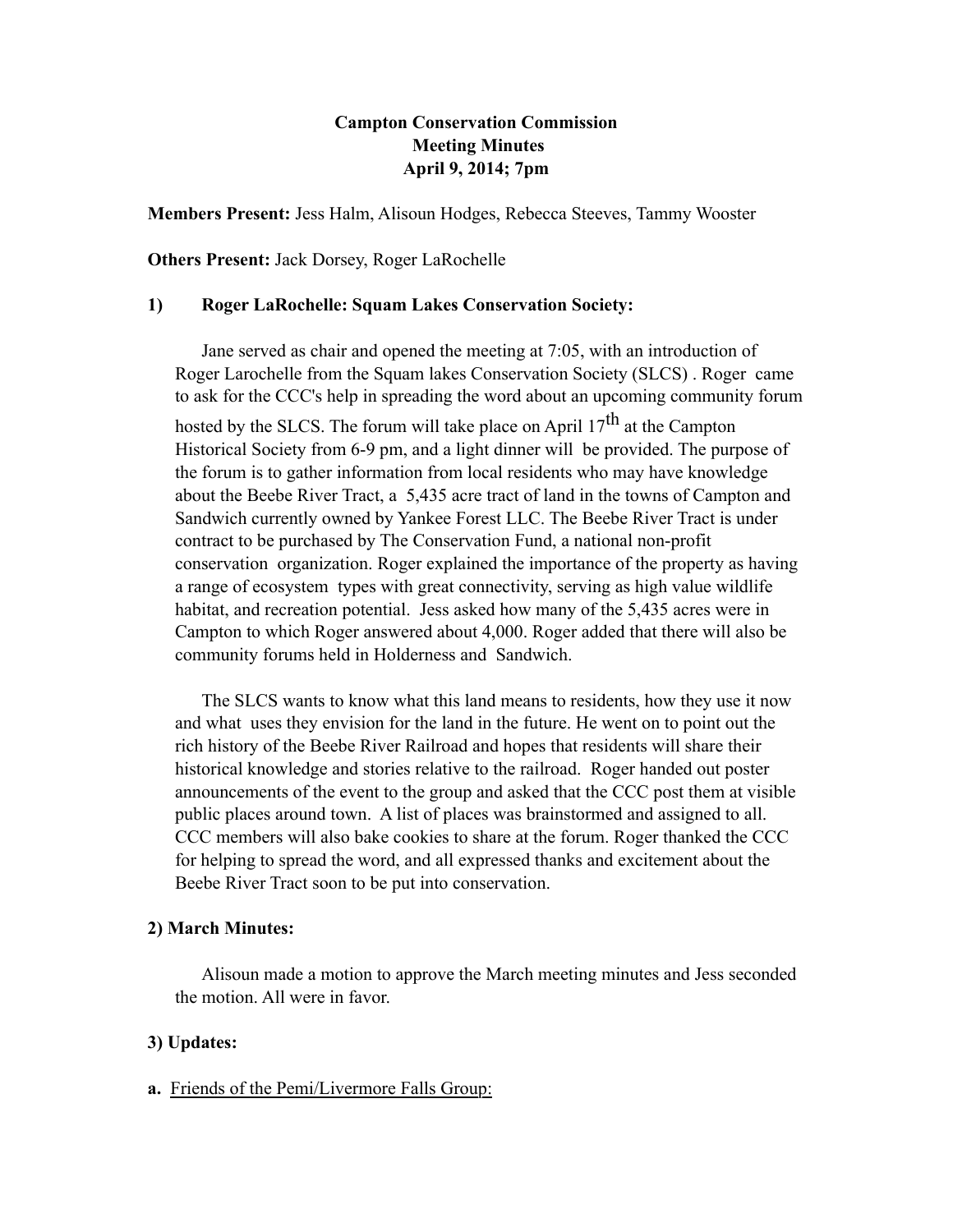Alisoun and Jane attended the recent Livermore Falls visioning sessions hosted by the Plymouth Rotary. There was a good turnout with about 40 attendees at each of the 2 sessions. Jane and Alisoun explained the S.W.O.T. approach, a formal survey technique used to parse information from a group about a wide variety of subjects. The S.W.O.T. acronym stands for strengths, weaknesses, opportunities, and threats. Attendees were broken into groups and asked to assess the topics of recreation, environment and history relative to Livermore Falls using the SWOT method. Subsequently, each group ranked their results in order of importance and then presented their findings. Alisoun and Jane said that the sessions were well run and informative and were surprised to learn that the information gleaned from each of the sessions was very different. Alisoun added that after all of the meetings she has attended, there are still new perspectives being brought to the table, such as the idea from one man to utilize the falls for a hydroelectric dam. Jane said that what the two sessions had in common was that all who attended agreed that the area is worth preserving and that assuring safety should be a priority. Tammy asked how the information from the sessions will be made public and Jane said that she assumes a report of some kind will be forthcoming.

Jane and Alisoun also reported that they attended the 4/7 Historical Society meeting to bring the group up to date on the Livermore Falls project. They learned that there is talk of utilizing a PSU student to create a display using Historical Society artifacts.

The next Livermore Falls meeting will be on Wednesday April  $16^{th}$ , 1:00 pm  $@RMI$  in Holderness. None of the CCC members thought they could make the meeting but Jack Dorsey expressed interest and said he would check his calendar.

#### **b.** Rumney CC/Quincy Bog Conservation Workshop:

Jane shared an announcement of a May 3<sup>rd</sup> workshop co-sponsored by the The Pemi Baker Land Trust and the Rumney CC to be held at the Russell Elementary School in Rumney. The workshop is for landowners who may be considering conserving their land and want more information about options available. Topics to be covered include stewardship, liability and easements and presenters include representatives from the Society for the Protection of NH Forests and the NH Timberlands Assoc. The CCC has been asked to help spread the word of this event and Jane suggested that we send an announcement to some of the larger landowners in town. Jane will create a landowner list, and draft a cover letter to send with the announcement by April 24th.

#### **c.** Conversations with Nik Coates:

Jane and Jess recapped their recent conversations with the new director of the NH Assoc. of Conservation Commissions (NHACC) Nik Coates. While working on revisions to Chapter 8 of the Master Plan, Jane questioned a table containing figures of the percentage of Campton lands in conservation. She called Nik and he sent her a statewide list of lands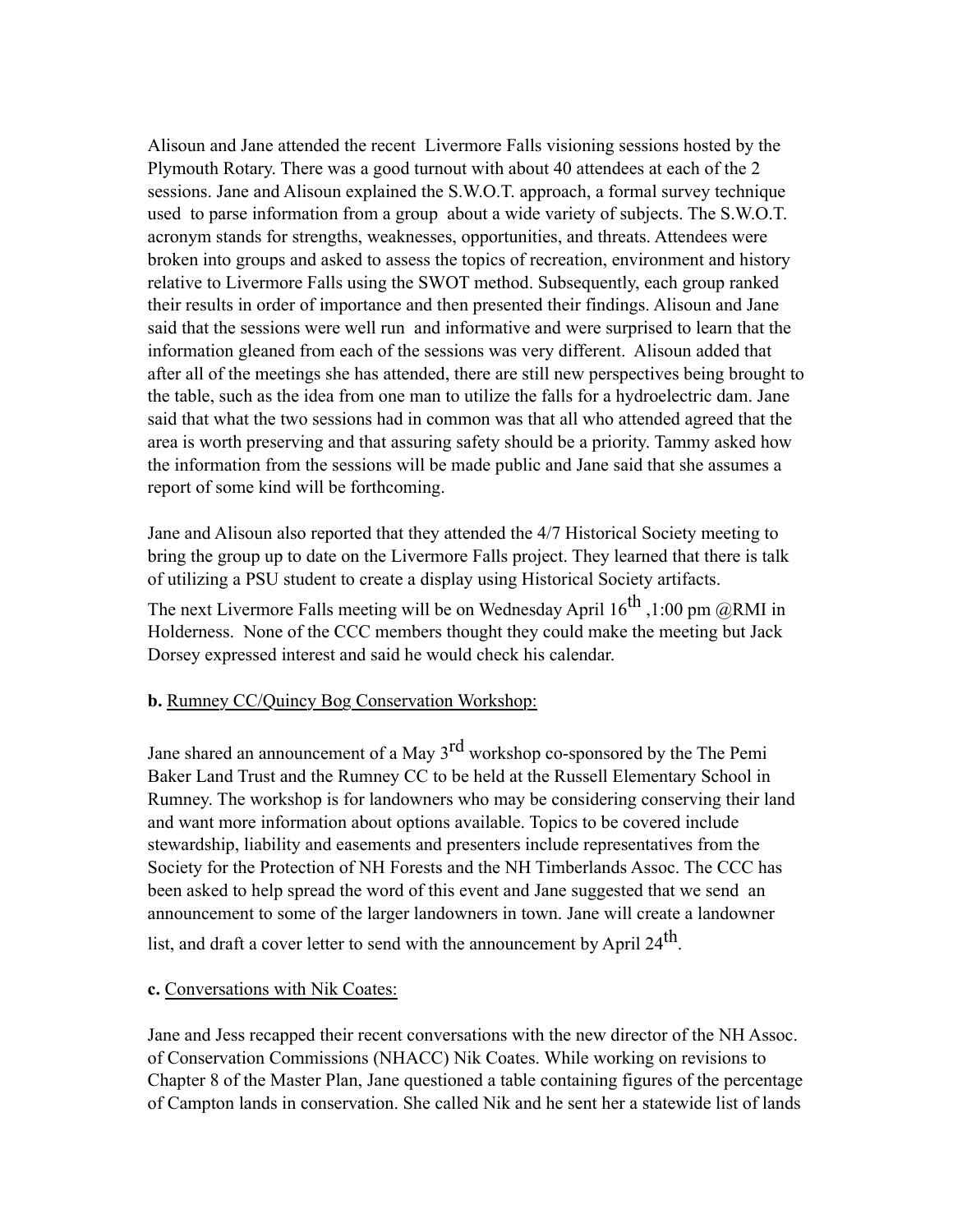in conservation broken down by town. Jane thought that an interesting future project would be to see how Campton ranked in comparison with other surrounding towns.

Jess also shared a conversation that she had with Nik Coates when he recently contacted her after hearing about the Conservation Matters Column project. Nik asked if he could feature the project in an upcoming NHACC newsletter, to which Jess said yes. He also asked Jess if she would be willing to serve on an outreach/education committee for the NHACC. Jess said that she didn't have time and asked the group if anyone else wanted to serve. All regrettably declined due to lack of time. Finally, Nik asked if the CCC would be interested in being a co-leader of a fall NHACC conference workshop featuring creative ways to communicate conservation work to people. All agreed that this was a possibility.

# **d.** Master Plan Chapter 8:

Jane reported that she submitted the CCC revised Chapter 8 of the Town Master Plan to the Planning Board prior to their April  $1<sup>st</sup>$  meeting, but that time did not allow for discussion. The CCC is now working on Chapter 10 and Jane will resend the chapter to the group for edits.

# **4) Land Management:**

## **a.** BWNA:

An employee turnover is underway at the Rey Center, and the CCC received an e-mail

from Education Coordinator Leigh Ann Reynolds that she will be leaving on April  $12<sup>th</sup>$ . Leigh Ann explained in her e-mail that the Rey Center Summer programs will be covered by a seasonal educator until a replacement in named. Leigh Ann said that the Rey Center is still planning to offer Nature Nights at Blair Woodland and has the event on their calendar. The Calendar posting lists CGSB and the CCC as co-sponsors. It was agreed that we will take a vote at our next meeting on whether and how much to expend from the Conservation Fund for Nature Nights. Alisoun asked what the status of the PCP Native Plant Garden project was. Tammy said that she responded to Leigh Ann's e-mail and asked whether this proposal was still on the table. Leigh Ann responded that she was passing along all of the correspondence relative to the project to her replacement.

# **b.** PCP:

Plans still need to be finalized about how to maintain the PCP perimeter path, since Jules was responsible for this task. Jess said that she is willing to do a "test run" with her push mower to see what kind of time/effort commitment is involved. Tammy said she would be willing to be part of rotating mowing team.